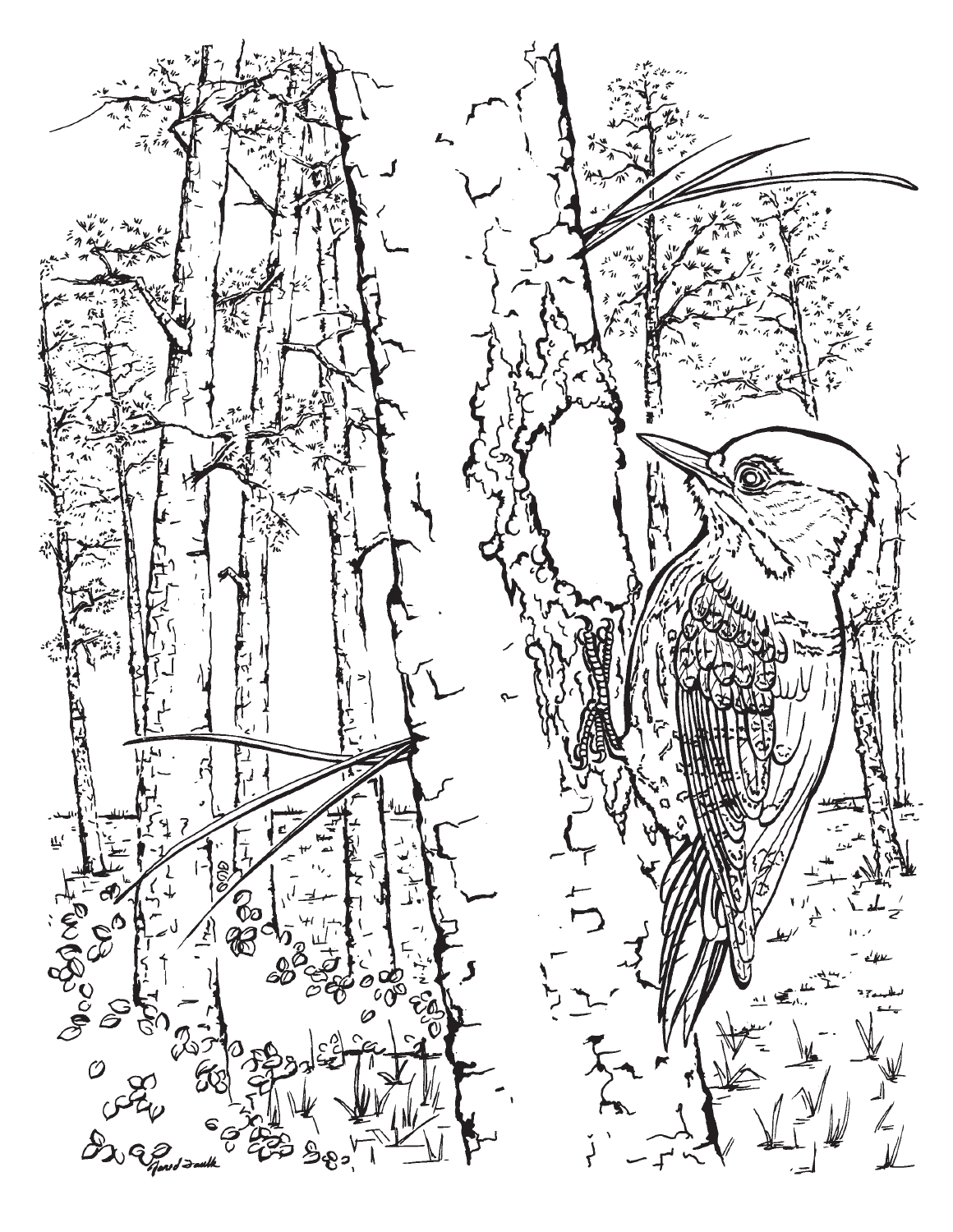## "A HOME IN THE PINES"

### Classroom Activity About The RED-COCKADED WOODEPECKER AND ITS HABITAT



*This classroom activity for grades three to six is best used after students have already become familiar with the Red-cockaded Woodpecker's natural history (see other activities).*

 ${\tt HABITAT}$  is defined as the locality in which a plant or animal lives. In other words, it is the arrangement of food, water, shelter or cover, and space suitable to a species needs. Examples of what's included are places to find food throughout the year, places to rest and hide from predators and places to find a mate and raise a family.

WHAT IS YOUR PERSONAL HABITAT? Ask students to define their own personal habitat by identifying what they need to live from day to day. This includes a home, clean water to drink, place to buy food, school, places for entertainment, and medical and dental offices. (The teacher may want to help students draw boundaries of a few habitats on a city or county map).

DISTRIBUTION RANGE is defined as the geographic area in which all members of a species and their habitat are found. The amount of space is highly variable from a few inches (in the case of a bacterium) to most of the land of the planet (the human being).

to the species *Homo sapiens* (our scientific name). How many individuals of your species are WHAT IS THE DISTRIBUTION RANGE FOR YOUR SPECIES? All people belong there in the world? (5.5 billion is the estimated world population). Even though people are often of different sizes and colors, we all belong to the same species. What is the distribution range of your species? Look at a world map and identify where the human species lives. In what areas don't humans live?

An **ENDANGERED SPECIES**, is an animal or plant that is in danger of becoming extinct. The loss of its habitat (living space) is often the reason why there aren't many individuals left.

The **Red-cockaded Woodpecker** has the scientific name *Picoides borealis.* There are probably Woodpecker's habitat (where it lives) is **PINE WOODLAND**. The Red-cockaded East Texas Pineywoods. This was its **HISTORIC DISTRIBUTION RANGE** or where it less than 5,000 members of this species in the entire world. (Write and compare the numbers of humans and Red-cockaded Woodpeckers on the chalk board.) The Red-cockaded Woodpecker was once found throughout the southeastern United States, including all of the used to be found. Today, Red-cockaded Woodpeckers are found in only about half of the area in Texas where they once occurred. Most of the Red-cockaded Woodpeckers in Texas are found on the National Forests, although some private timberlands also have good populations of these woodpeckers. (See diagram of historic and present ranges). Using the diagram, have a student go to the large classroom world and state maps and outline to the class the Red-cockaded Woodpecker's historic and present ranges. How does its present distribution range compare to that of the human species?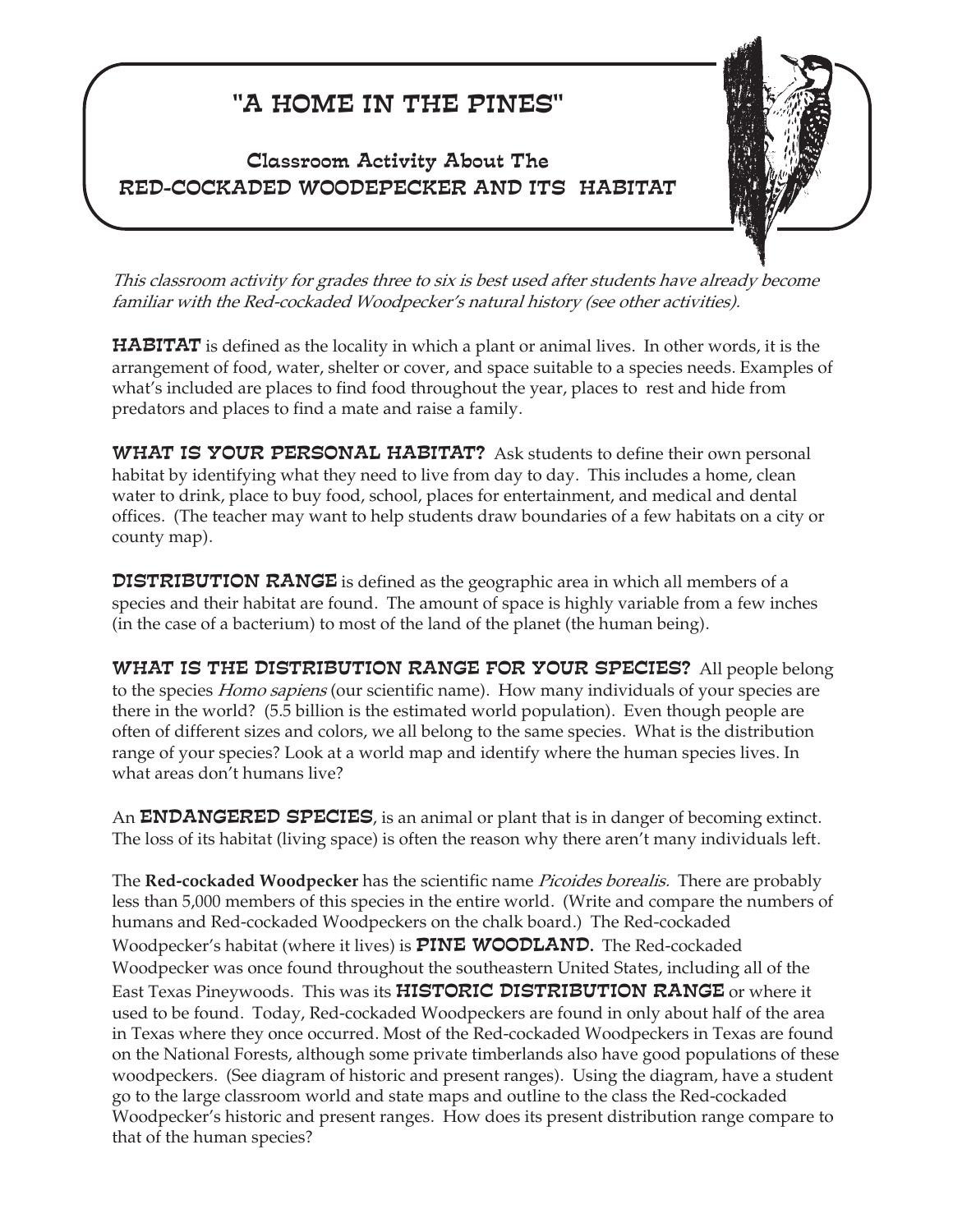Within the Pineywoods region, what are the Red-cockaded Woodpecker's **HABITAT NEEDS**? Based on what you already know about the life history of the woodpecker, what specifically does this endangered species need to survive? Ask students to make a list. The list should include: open pine forests with widely-spaced pine trees; large, old pine trees where they can excavate their cavity holes; and pine forests where they can find food (food is insects).

**LOSS OF HABITAT** is the most severe threat to the survival of the Red-cockaded Woodpecker. What are some of the reasons habitat is gone? Ask students to think about what kinds of human activities alter natural areas. The following are the most important threats for this species. LOSS OF OLD, MATURE PINES due to modern forestry practices which favor smaller, faster-growing pines. LACK OF PERIODIC FIRES, which controlled the midstory hardwoods and kept the pinewoods open and suitable for the woodpeckers. Some LOSS OF NATIVE PINEWOODS has occurred because the land has been cleared to plant crops or grasses for grazing cattle. And finally,  $\mathtt{URBANIZATION}$ , or the growth of towns and cities, has replaced some habitat with buildings and roads. A very important problem for the Red-cockaded Woodpecker and for most Texas endangered species is  $\mathtt{LACK}\ \mathtt{OF}$ **AWARENESS** about their natural history and habitat needs. Many people have never heard of the Red-cockaded Woodpecker.

#### PROBLEM SOLVING ACTIVITY

*(This exercise should be done after students have become familiar with the Red-cockaded Woodpecker by completing other activities).*

Instructions to the Students: Now that you have completed several activities in this unit you are now ready to be a RED-COCKADED WOODPECKER BIOLOGIST. You understand a great deal about the natural history of these woodpeckers and what they need to survive. As a biologist, you must now  $\mathbf{MAKE}\ \mathbf{RECOMMENDATIONS}$  to city, county, state, and federal officials about how to save this endangered species. Let's do an exercise to come up with some ideas.

*Instructions to the Teacher*: Break the class into groups and instruct them to spend fifteen minutes  $\mathtt{BRAINSTORMING}$  ideas about how to help the Red-cockaded Woodpecker. Appoint a recorder for each group to list the five best ideas the group has. When time is up, reassemble the class and share ideas. As the teacher you may want to lead the student's suggestions toward the following management practices that are being used today to help save the Red-cockaded Woodpecker.

#### PROTECT EXISTING HABITAT

Red-cockaded Woodpecker habitat is being protected and managed within the National Forests of east Texas. State and federal resource managers are seeking new ways to protect and improve habitat for the woodpeckers.

#### HABITAT MANAGEMENT AND RESTORATION--WORKING WITH FEDERAL, STATE, AND PRIVATE LANDOWNERS

Some east Texas landowners are doing a good job of protecting Red-cockaded Woodpecker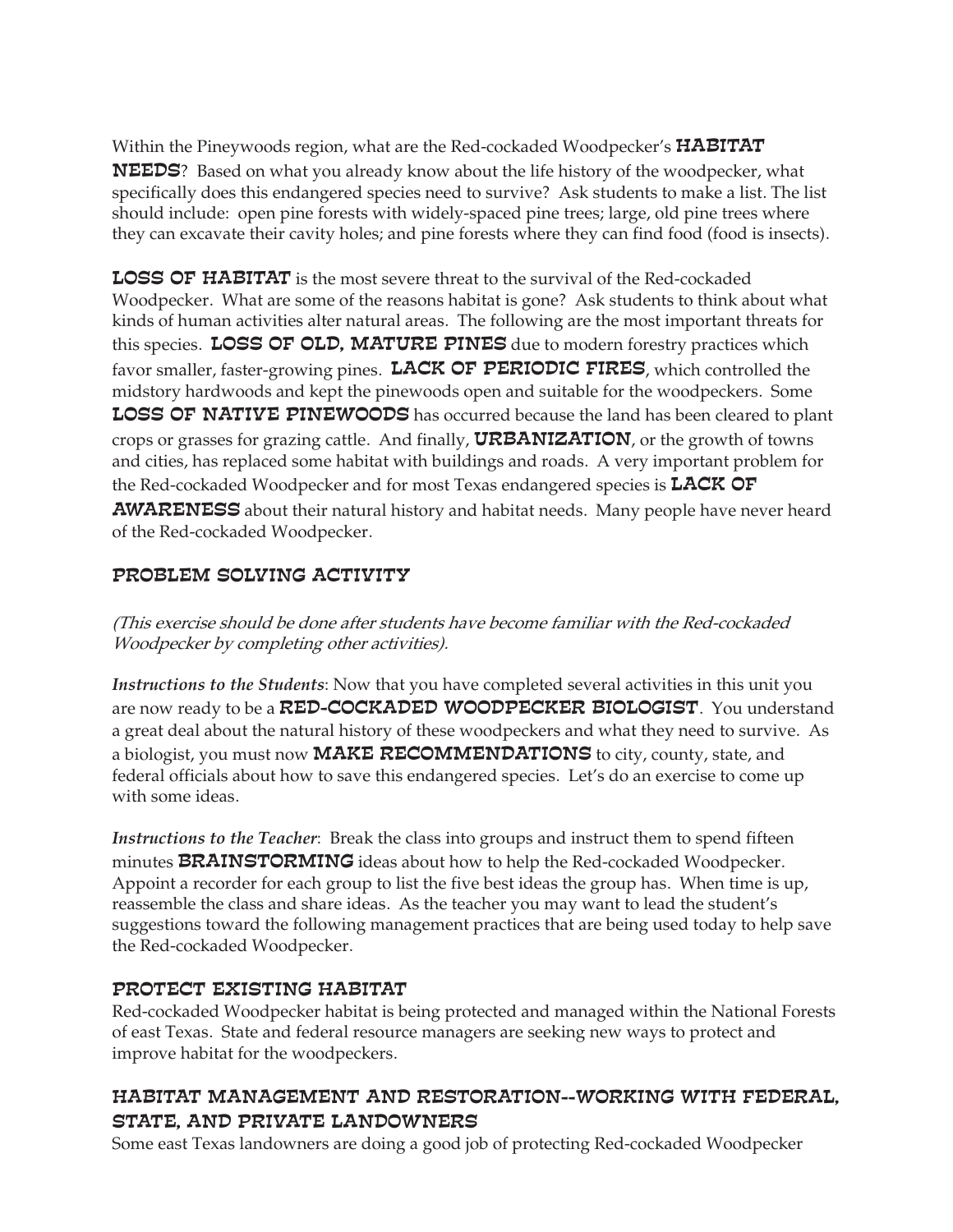habitat. State and federal conservation managers are working with landowners to restore habitat, as well as offering landowners a variety of options on how to manage their timber while also providing habitat for Red-cockaded Woodpeckers.

#### RESEARCH PROGRAMS

Texas Parks and Wildlife and U.S. Forest Service biologists are studying populations of Redcockaded Woodpeckers in east Texas. Biologists count the woodpeckers and try to find new cavity trees. In an effort to provide more cavities for nesting, biologists insert artificial cavity boxes into pines located in suitable habitat. In just a few moments, the woodpeckers have available to them a cavity that would have taken them a year or more to excavate. In a technique called augmentation, woodpeckers are moved from areas of poor or declining habitat to more suitable habitat in an effort to start new family groups.

#### ENVIRONMENTAL EDUCATION

Everyone can help Red-cockaded Woodpeckers by learning about their natural history and conservation needs and sharing this information with others. Well informed students can teach their parents, brothers and sisters, and friends all about this fascinating bird. Understanding the life history of the Red-cockaded Woodpecker will help build support for efforts to help this endangered species survive.

Following the presentation of ideas and subsequent discussion, you may want to have the students  $\mathtt{TAKE}$   $\mathtt{ACTION}$  and write to government officials or write a letter to the editor of the newspaper expressing their concerns for the Red-cockaded Woodpecker, along with the recommendations they have for saving this endangered species.

> Prepared by Texas Parks and Wildlife Wildlife Diversity Program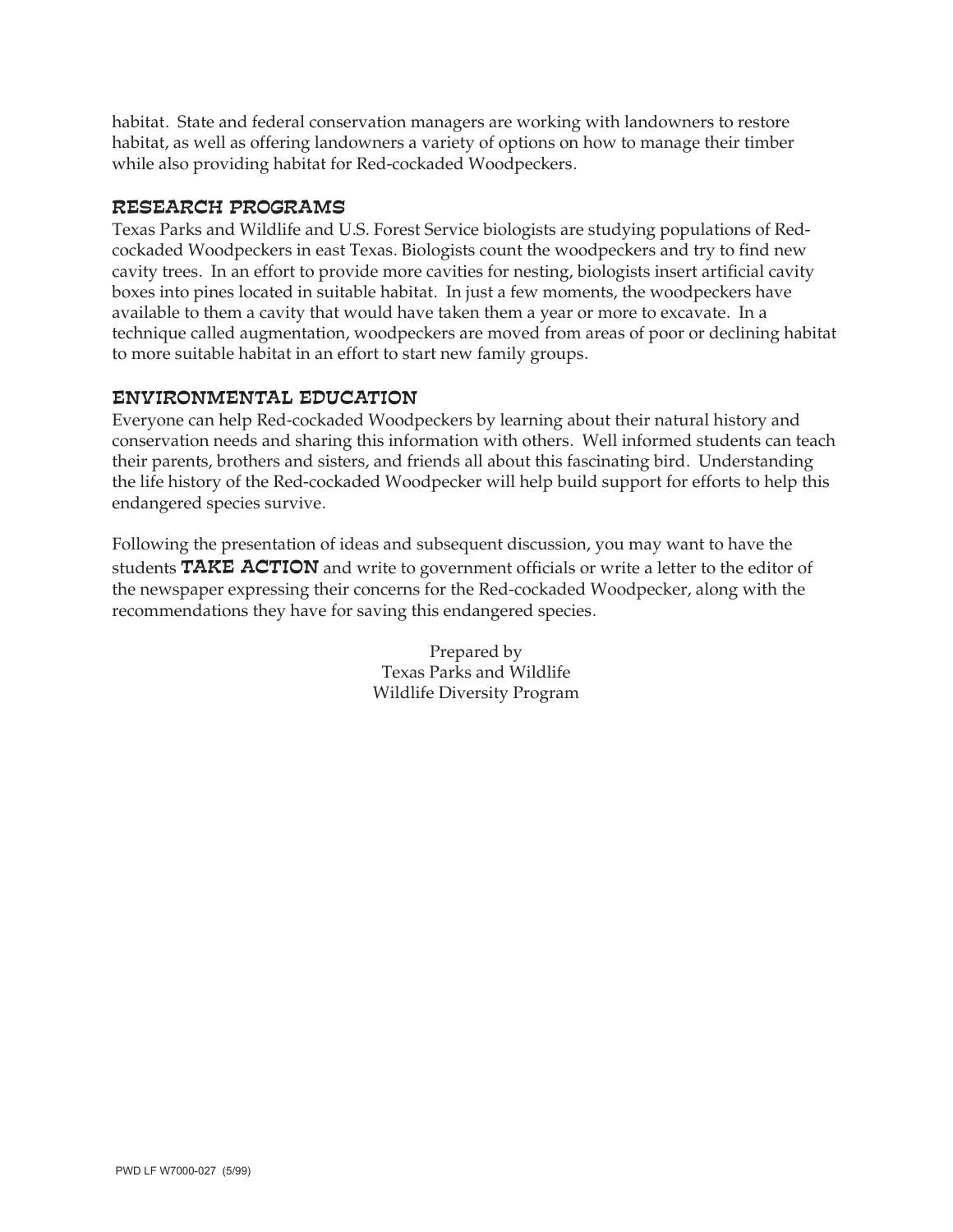# RED-COCKADED WOODPECKER DISTRIBUTION IN TEXAS





Present Range



Historic Range

Map only shows Texas range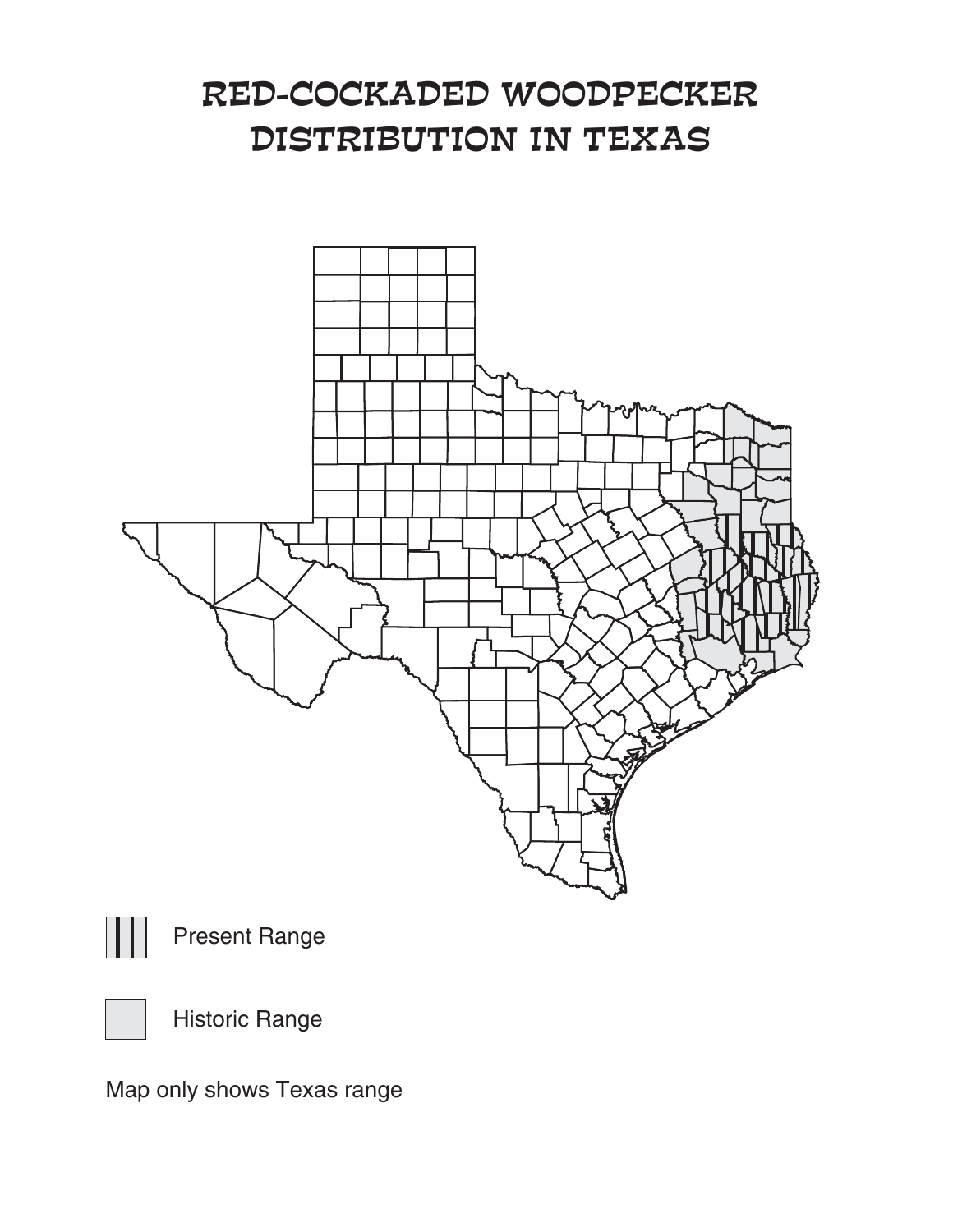### Prescribed Burning for the Red-cockaded Woodpecker

#### Objective:

Students will be able to identify, describe and evaluate some possible positive and negative effects on wildlife (specifically the Red-cockaded Woodpecker) that result from forest fires.

#### Method:

Students brainstorm positive and negative effects of forest fires; conduct research; and create murals showing changes from fire in forest ecosystems, focusing on the effect of fires on the habitat of the Pineywood's Red-cockaded Woodpecker. Students may continue the activity by conducting a field investigation.

#### Background:

In managing public lands, government agencies for many years have been making a slow movement to change their attitudes toward forest and grassland fires. Whereas once all fires were suppressed or vigorously fought, today many fires are allowed to burn as part of a natural cycle within forest and grassland ecosystems. In remote areas, some agencies monitor lightning-ignited wildfires and allow them to burn as long as they stay within "prescribed" limits of fire behavior and location. However, wildfires are still aggressively fought near populated areas. In fact, there has been a movement to "prescribe" fires under some conditions and in some places in an effort to replicate natural cycles that contribute to maintaining healthy ecosystems.

When naturally occurring wildfires are suppressed, a dense hardwood midstory can develop in forests. A midstory of oaks and other hardwoods interrupts the Redcockaded Woodpecker's line of flight into its nest. Too much brushy growth changes the open habitat conditions favored by the bird. If an area becomes too dense, the woodpecker will abandon its nest. Prescribed burning every 3 - 5 years mimics the natural fire regime and improves habitat for the woodpecker by removing midstory vegetation.

Such "prescribed burns" are planned and tended by qualified resource managers. Prescribed burns are frequently designed to reduce the fuel load in a given area. Reducing the fuel load in a forested area, for example, can prevent fires from getting so hot that they eliminate virtually all life forms and even scorch the soil. That is, fires every five to ten years in some forest types can clear the heavy underbrush without harming the larger trees in the forest. A major fire after a 50 year accumulation of brush and maturing timber, however, can cause intensely hot and destructive fires.

Objectives for use of fire as a management tool are variable. Objectives may include restoring fire's role in the natural cycle within a particular ecosystem; eradicating some plant species; and promoting the stimulation of plant species that are preferred food by some wildlife. In some area, fire is the most cost-effective tool to manage habitats.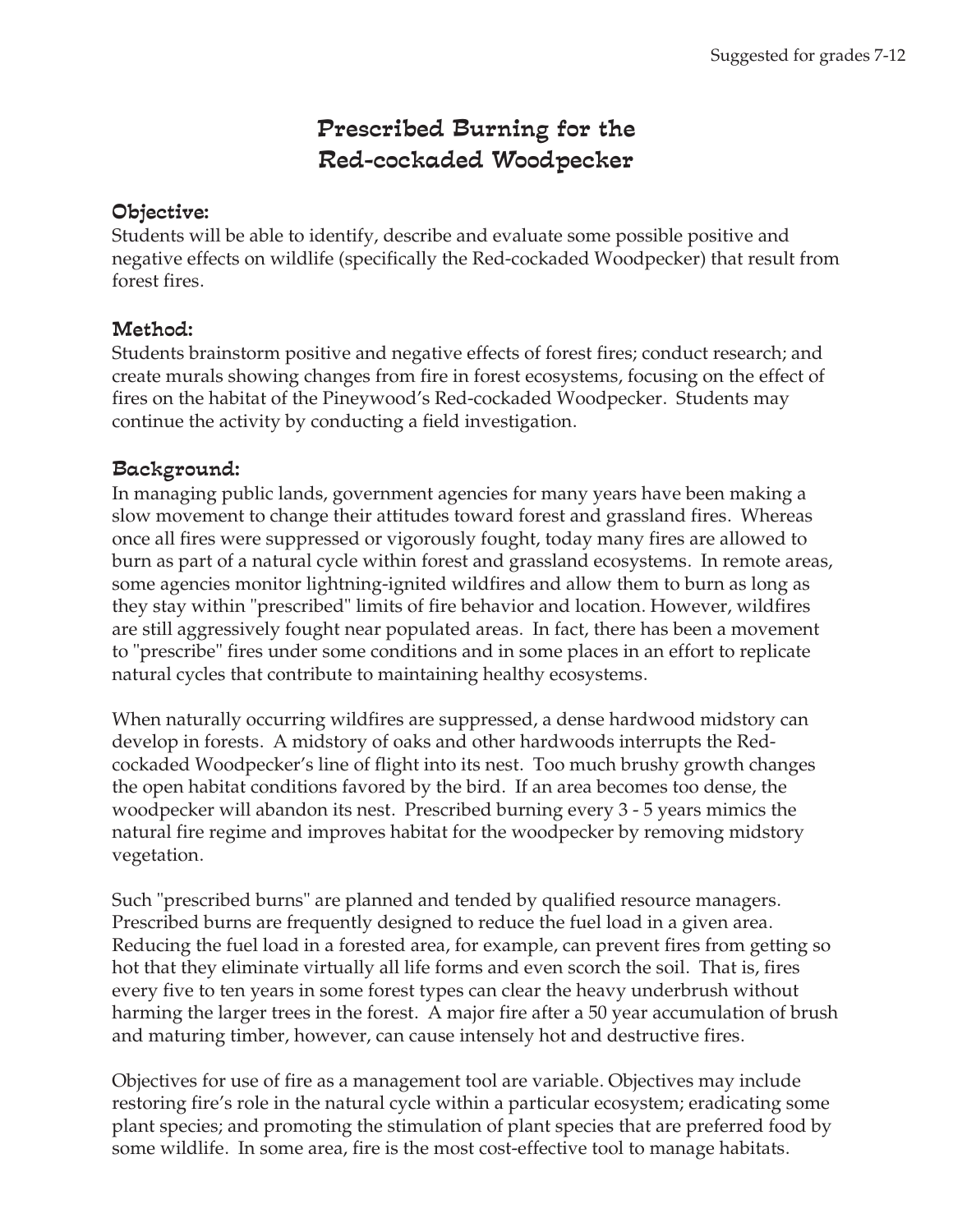Prescribed " burns" are planned and initiated by qualified professionals who are trained in using fire for resource management objectives. Prescribed fires are only employed after burn plans are approved. Those plans must specify objectives for the fire, location, size, type, how the fire will be started and controlled and how the smoke from the fire will be managed. Fire plans set limits for weather parameters which control how hot a fire burns and in which direction smoke dissipates. Fires outside of those limits will not be started. If the fire is started and the weather conditions change to go beyond these limits, plans call for putting out the fire.

Students may ask why- if some fires are helpful- the national symbol of firefighting agencies, Smokey Bear says, "Only you can prevent forest fires."

This message is aimed at humans causing fires by error and accidents, such as carelessness in camping situations. The message also warns us about the terrible destructiveness of arsonintentional fires set by people for malicious and mischievous purposes. Accidental and arson fires are often started near developed areas. They often occur during times of severe drought or high winds. This kind of wildfire can be terribly destructive. On the other hand, prescribed fires are lit under ideal weather conditions. They generally burn much cooler than wildfires that most often occur during extremely hot and dry times. Again, the only people who may be authorized to set prescribed forest and grassland fires are those who are fully qualified professionals, trained in the study of ecological systems to reinstate fire as a natural management tool. It is still correct, of course, that fires can have negative as well as positive effects. Forest products companies, for example, in most cases would rather harvest trees than see them burn.

If a fire is too large, too fast and too hot, wildlife can't easily move to safety. Individual animals may die or be displaced from their habitat. Short-term and long term loss of vegetation can have a variety of effects including loss of food and shelter for wildlife, and increase in silting and sedimentation in the waters.

There are, however, possible benefits as well-particularly in the case of those smaller burns that do not get exceedingly hot. For example, fires can:

- maintain and enhance fire-dependent habitats such as prairies, savannas, chaparral, jackpine forests, southern pine forests, boreal forests;
- provide habitats fore species primarily dependent on fire driven ecosystems such as jackpine warbler;
- increase soil productivity by releasing and recycling nutrients in litter and undergrowth;
- prepare soil for germination of some seeds;
- activate heat-dependent seed varieties, such as lodgepole pines, jackpine, black spruce;
- contribute to an "edge effect," providing a greater variety of food and shelter sources for some species of wildlife; and
- open up habitat, generating new growth, diversity and abundance of food plants, such as for large herbivores.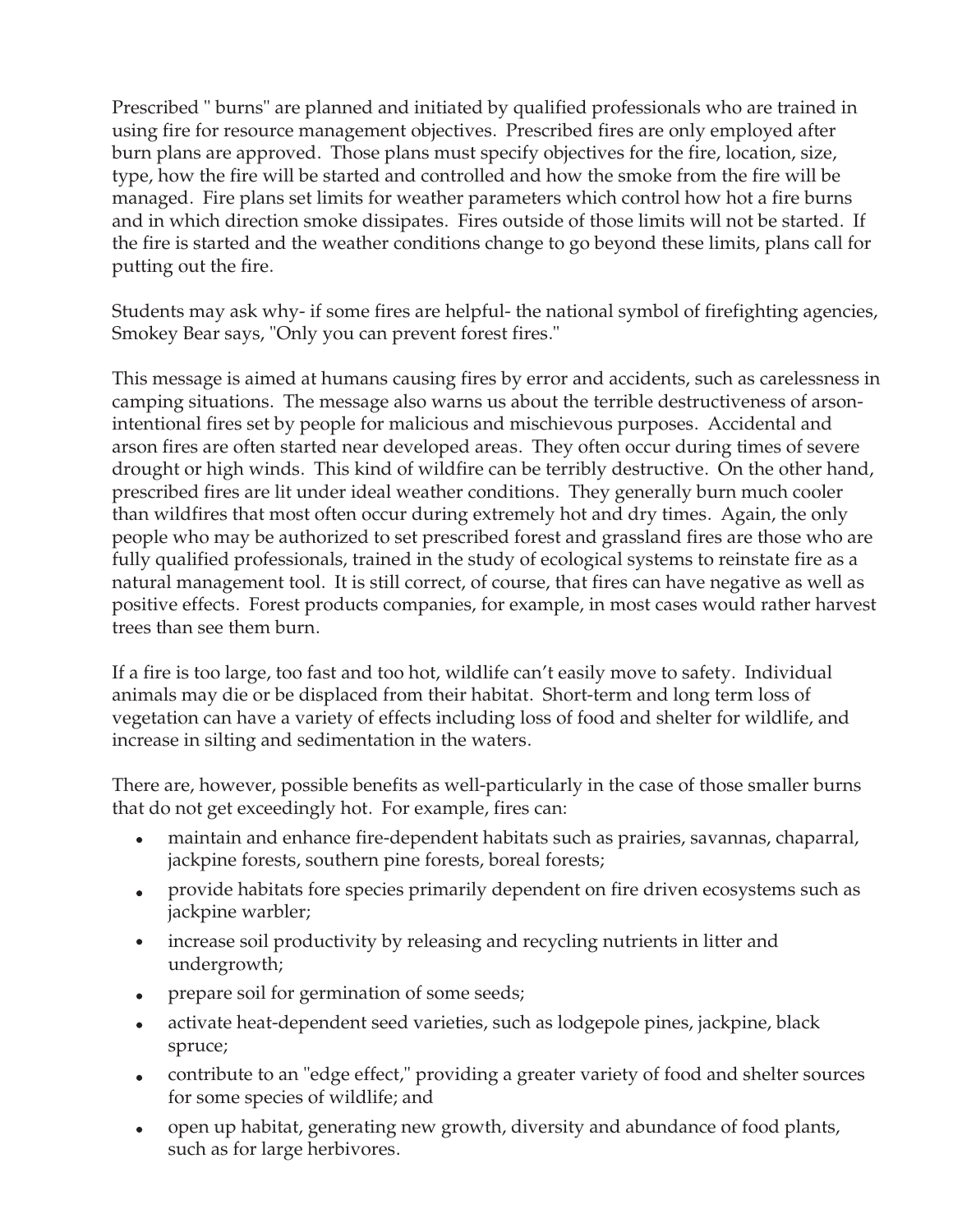#### Materials:

For the murals: art supplies, butcher paper for mural display.

For the field investigation: soil analysis equipment (e.g., pH testing paper), containers for soil samples, plant and animal identification guides for fieldwork; OR classroom speaker; OR access to library and other reference materials.

#### Procedure:

Forest Fire Mural:

1. Begin the activity with a discussion of forest fires. Students' reactions may be negative at first. Point out that while the effects of fire may be detrimental to some wildlife species, fire may benefit other species of wildlife.

2. Brainstorm possible positive and negative effects of forest fires. Keep the list of brainstorm ideas posted for the students' reference.

3. Using the brainstorm list as a beginning point, have the students find out more about forest fires. Possible topics for further investigation include:

- how fires affect plants (both understory plants and trees)
- how do fires affect animals (both initially and later)
- how do weather conditions affect fire behavior

4. Once any necessary research has been done, have the students make a mural. The mural should portray changes from before to during and after a fire. Analyze and discuss positive and negative consequences of forest fires. Discuss what forest fires do for the habitat of the endangered Red-cockaded Woodpecker.

The forest fire mural activity may be followed with this suggested field investigation:

1.) Take a field trip to a forest or grassland where it is possible to see areas that have recently been burned, areas burned ten or more years ago, and areas not burned in recorded history. Try to arrange to go with an ecologist or wildlife biologist who can point out and explain some of the similarities and differences among the various areas. (NOTE: If such a trip is not possible, contact a regional forester, state wildlife agency, soil conservation district representative, or other resource person for information on the subject. It may be possible for a representative of the agency to come to the classroom and talk with the students about different circumstances under which fire can be helpful, and harmful, to wildlife-possibly bringing slides or a film on the subject. If neither the field trip nor the visit from a resource person is possible, the students will need to work from library and other reference materials on their own, or agencies may be able to provide you with before and after photographs of such sites.)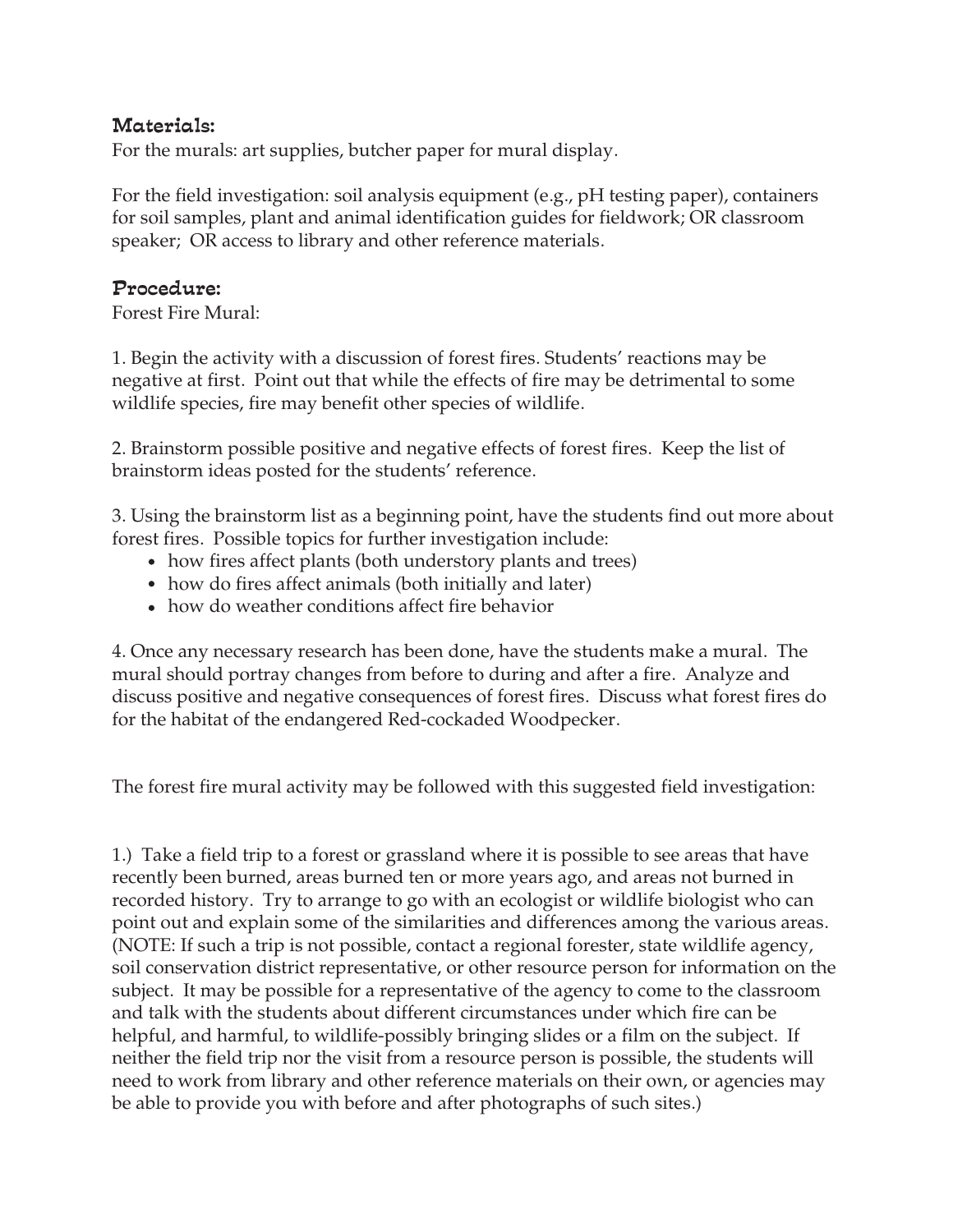2.) If the field trip is possible, prepare students to: a) make and record their observations, e.g., variety and quantity of vegetation, evidence of wildlife, actual sighting or wildlife; and b) with permission of the landholder or manager, take small soil samples in the various areas for testing purposes. Back in class, these soil samples should be tested for structure, organic and inorganic parts, chemical composition, etc.

3.) Ask the students to organize and present the findings of their research. For example, they could chart information including the following:

> Soil Data Plants Evidence of Wildlife or Wildlife Observed

Recent Fire Area

Fire 10-15 Years Ago

No Recorded Fire

4.) Ask the students to summarize their findings, including short-term and long-tern effects to wildlife in each area, both positive and negative. They should include in their summary an assessment of the importance of fire in natural systems, as well as of its effectiveness as a management tool. In the situations they studied, ask them to evaluate the role of fire, including its positive and negative consequences. Their findings should include a listing of those situations and forest types in which fire is generally most beneficial, those in which it is most harmful, and those where it has little effect. Ask them to address any limitations to their study; that is any aspects of their research which prevent them from generalizing their findings to all fires affecting wildlife.

5.) Back in the classroom, discuss the effects of forest fires on the endangered Redcockaded Woodpecker. How does the woodpecker benefit from prescribed burning? What are public attitudes toward fires?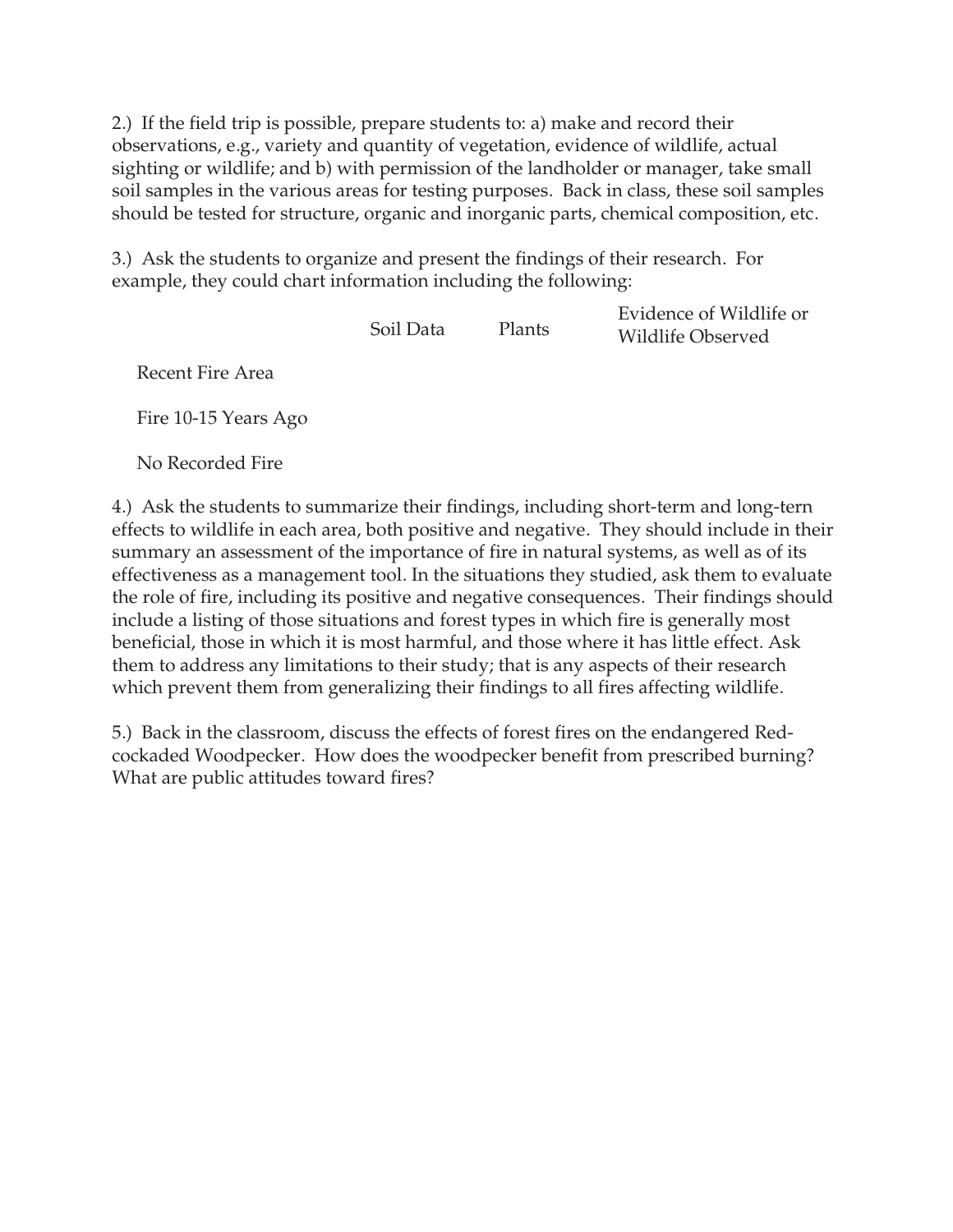### What Would You Do?!

#### Objective:

Students will be able to better understand the conservation challenges involved in protecting endangered species habitat by considering the Red-cockaded Woodpecker, an endangered bird of the east Texas Pineywoods.

### Method:

Students make plans to protect the Red-cockaded Woodpecker and its habitat and then compare their plans to actual recovery efforts.

#### Materials:

markers, paper

#### Procedure:

1. On the board, hang or draw a picture of the Red-cockaded Woodpecker's habitat. Review its components including the need for mature, old pines and open space free of midstory vegetation. Discuss challenges to the bird and its habitat, including decrease in quality and quantity of mature old pines the bird uses for nesting due to:

- $\bullet$ timber rotations of only 30-45 years, while the Red-cockaded Woodpecker nests and roosts in 60-70+ year old pines,
- cutting of trees around cavity trees reduces the area where the birds forage and does not leave trees for cavity replacement,
- surrounding isolated habitat with harvested area reduces foraging area and leaves the woodpecker more susceptible to predators,
- increasing competition for Red-cockaded Woodpecker nest cavities by removing  $\bullet$ the dead and dying trees that other woodpeckers use for their cavities,
- cutting dominant trees around cavity trees leaves the cavity trees in danger of lightning strikes and wind damage,
- careless use of pesticides that may poison the birds or reduce their food supply below the amount needed for successful reproduction, and
- noise and activity of forestry operations, campers, roads and trails may disrupt nesting success.

2. Divide the students into groups of three or four. Ask them to brainstorm and then outline their best plan on paper to help overcome some of the challenges to the Redcockaded Woodpecker and its habitat. Remind them that the plan needs to show ways in which the Red-cockaded Woodpecker, other pineywoods animals, and human activities can survive and coexist.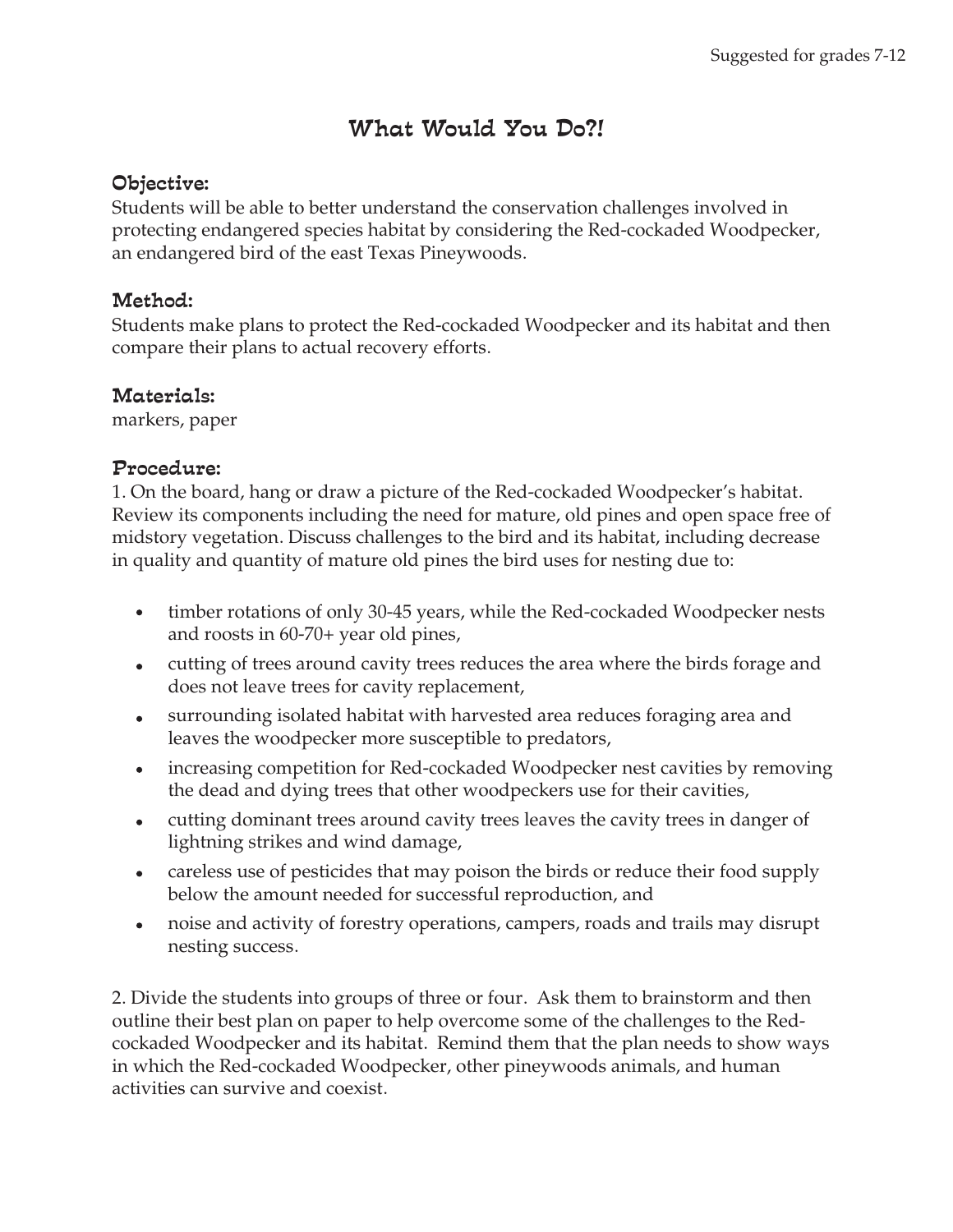3. The groups should present their plans to the other students. As a class you can discuss why the plans could or could not work. Discuss compromises and combine the best ideas into a class-generated recovery plan.

4. After the activity, the students should better understand the challenge of devising a recovery plan for an endangered species. Discuss some of the recovery efforts that are proceeding for the bird in Texas and compare these to the students' plans.

Currently in Texas, efforts are underway to create corridors of continuous habitat or chains of high quality habitat islands between populations of Red-cockaded Woodpeckers to facilitate exchange of birds and enhance opportunities for reproduction. The bird's populations are increasing as a result of habitat improvements, including **prescribed burning** in areas to remove midstory growth that impedes the birds' line of flight to their nests. **Artificial nest box cavities** are placed on the inside of trees where suitable natural cavities are limited. A plate around the entrance of artificial and natural cavities can prevent the entrance of other cavity-nesters (larger birds can't get in). Finally*,* in a technique called **augmentation,** young females and males are moved to areas with single birds in an effort to start new clusters of Redcockaded Woodpeckers. Conservation and habitat management, providing information to landowners and the public, and monitoring woodpecker populations, are all important parts of the recovery process.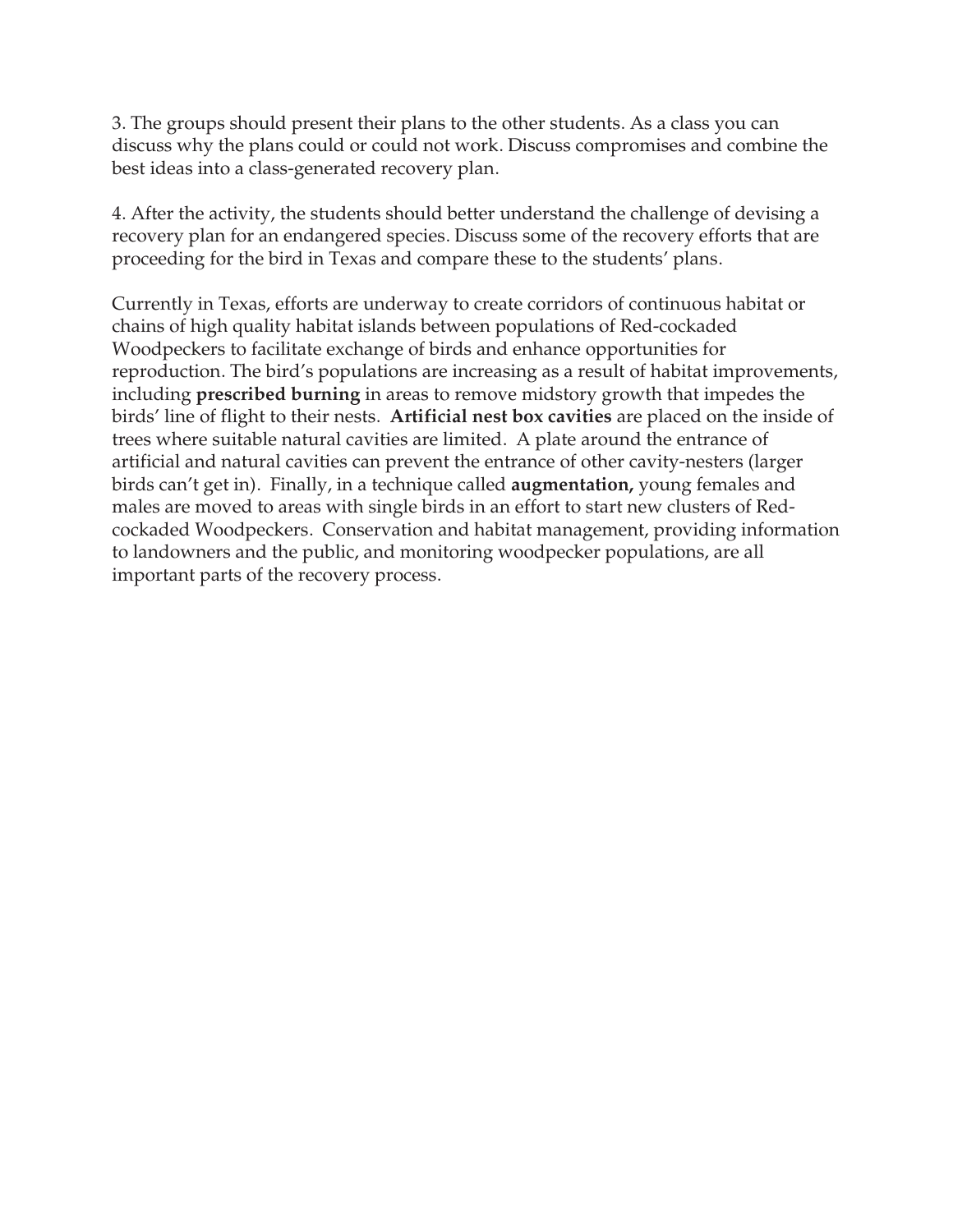### Red Cockaded Woodpecker Habitat Lap Sit

#### Objective:

Students will be able to: 1. identify the components of Red-cockaded Woodpecker habitat, 2. recognize how humans and other animals depend on and affect the habitat.

#### Method:

Students physically form an interconnected circle to demonstrate components of Redcockaded Woodpecker habitat.

#### Background:

People and other animals share some basic needs. Every animal needs a place to live. The environment in which an animal lives is called "habitat." An animal's habitat include f**ood, water, shelter,** and **space** in an **arrangement** appropriate to the animal's needs.

In Texas, habitat for the Red-cockaded Woodpecker is found in the eastern Pineywoods Most woodpeckers make their homes in dead or dying trees, but the Red-cockaded Woodpecker excavates its cavity exclusively in living pines. The cavities are made 20- 50 feet above the ground in mature pine trees that are 60 years old or older. The Redcockaded Woodpecker makes its chamber in the older, non-living heartwood of mature pines. A plate of exposed sapwood (the younger, living portion of the wood) at the cavity's entrance oozes clear, sticky resin that coats the tree and deters snakes and other predators. The heartwood is usually weakened by a heart rot fungus that makes it easier to excavate, but completion of a chamber can still take up to three years.

A cluster site is a stand of trees containing and surrounding the cavity trees where a group of Red-cockaded Woodpeckers nest and roost. A habitat stand is made up of 90 to 145 widely spaced old trees with a grassy understory. The woodpeckers prefer open habitat free of hardwoods and younger pines above 6 feet in height that would impede flight into their homes.

If any components of habitat are missing or are affected significantly, so that the arrangement for the individual animal or population of animals is no longer suitable, there will be an impact. The impact will not necessarily be catastrophic, but it can be. Red-cockaded Woodpeckers and their habitat can be affected by a number of factors. Short timber rotations of 30 to 45 years result in loss of suitable nesting and roosting habitat in mature pines. Cutting in a cluster (leaving only cavity trees) does not allow for cavity tree replacement and leaves the cavity trees susceptible to lightning strikes and weather damage. Removal of dead and dying trees in a cluster area increases competition for Red-cockaded nest cavities by other cavity nesters. Leaving isolated clusters surrounded by harvested areas reduces the area where the bird can forage for insects, seeds, and fruits. The Red-cockaded Woodpecker may abandon cavities where midstory growth impedes the bird's line of flight or where noise and human activity disturb nesting.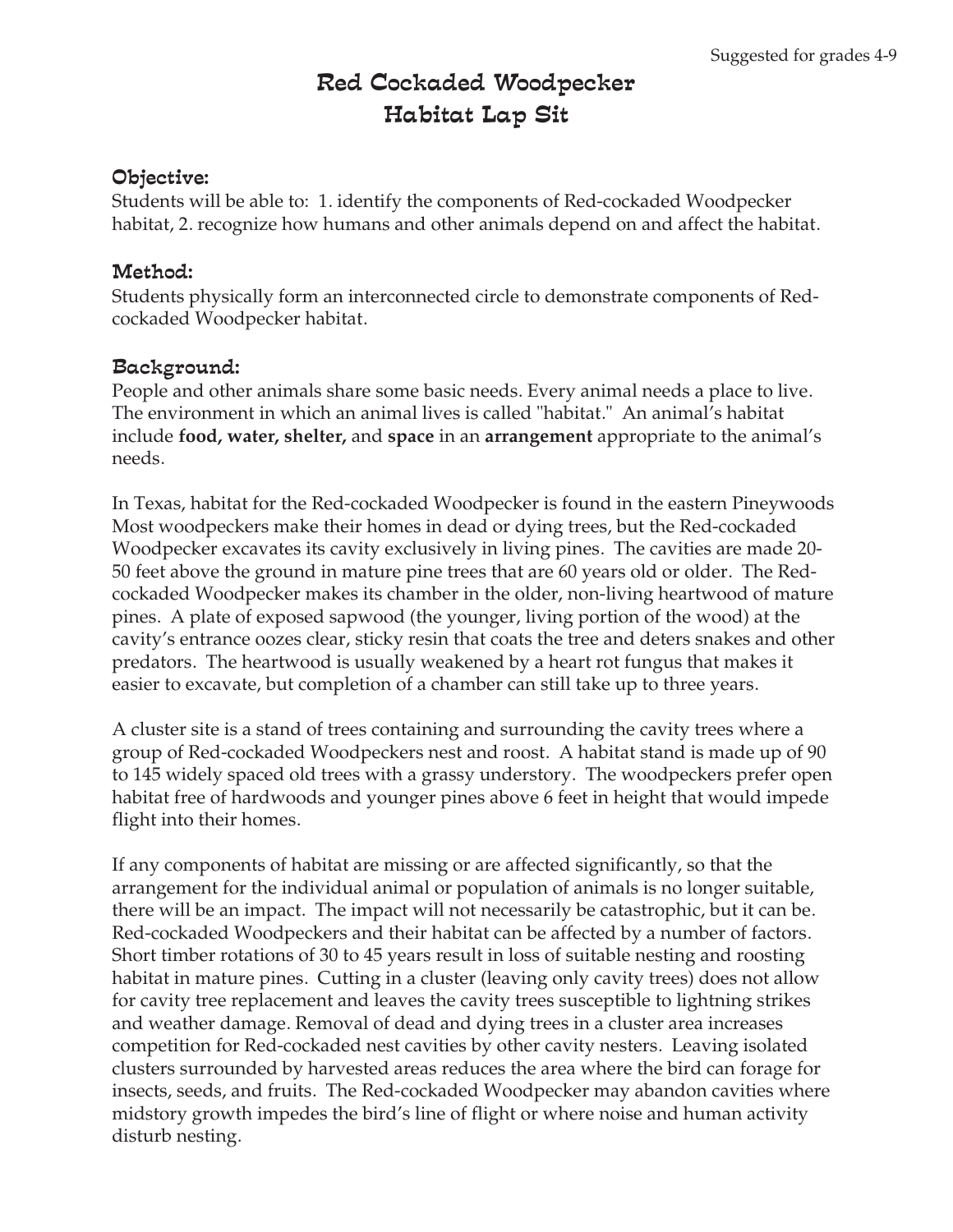The primary objective of this activity is for students to become familiar with the components of Red-cockaded Woodpecker habitat, and to recognize that it is not sufficient for there to be food, water, shelter, and space in order for animals to survive, but that all these components are interrelated and must be in a suitable arrangement.

#### Materials:

none needed

### Procedure:

1. This activity takes very little time-but has a lot of impact! Ask the students to form a circle, holding hands.

2. Walk around the circle, first naming one student as a Red-cockaded Woodpecker. Name the next three students as components of the Red-cockaded Woodpecker's habitat: the first is a mature, old pine; the second is open space; and the third is food (insects, fruits, and seeds).

3. Repeat the process until all the students are involved.

4. When all the students have been designated as a Red-cockaded Woodpecker or as components of the habitat, comment on the fact that they are holding hands. This represents the idea that all things in an ecosystem are interrelated. Briefly discuss the idea of interrelationships.

5. Next, the students should tighten their circle until they are standing shoulder to shoulder facing the inside of the circle.

6. Ask the students to turn toward their right, at the same time taking one step toward the center of the circle. They should be standing close together, with each student looking at the back of the head of the student in front of him or her.

7. Don't panic-this will work! Ask everyone to listen carefully. Students should place their hands on the shoulders of the person in front of them. Students slowly sit down as you count to three. At the point of three, you want the students to sit down - on the knees of the person behind them, keeping their own knees together to support the person in front of them. You then recite the components of the woodpeckers habitat, stressing that all these factors are necessary for the bird to have a suitable habitat.

8. At this point, the students may either fall or sit down. When their laughter has subsided, talk with them about the necessary components of suitable habitat for the Red-cockaded Woodpecker.

9. After the students understand the major point (that specific food, shelter, and space are necessary for the bird's survival, and in the appropriate arrangement, these components comprise a suitable habitat), let them try the circle activity again! This time ask them to hold their lap-sit posture. As the students lap-sit, still representing Red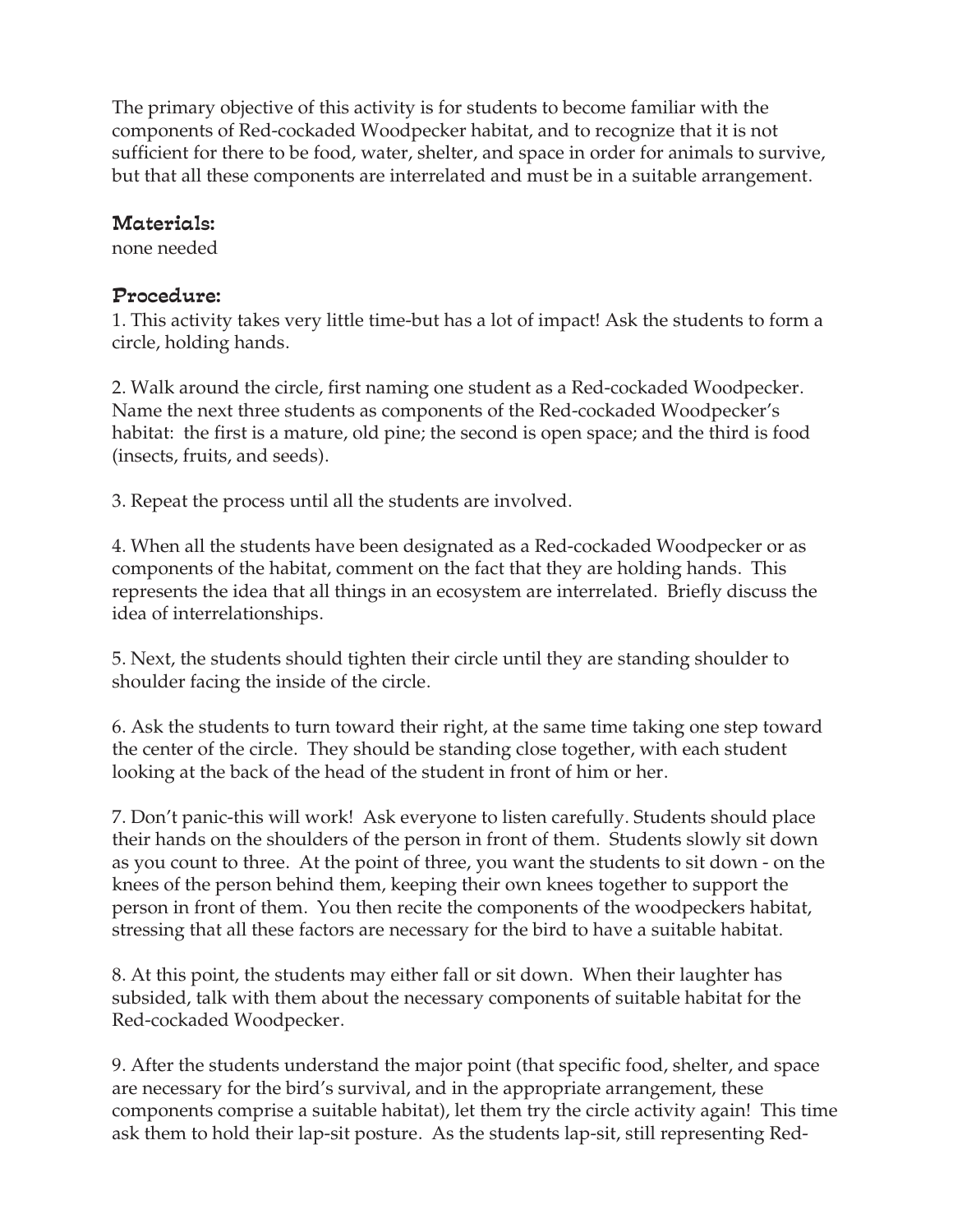cockaded Woodpeckers, pine trees, food, and space in their appropriate arrangement, identify a student who represents a 70 year old pine tree. Say that the tree is cut for lumber. Have the "pine tree" student remove himself or herself from the lap-sit circle, and watch the circle collapse, or at least suffer some disruption in arrangement. You could try this in several ways, removing one or more students from the circle. Conditions could vary; from loss of "space" due to midstory hardwood growth that impedes flight into the nest, to loss of "food" due to competition with other cavity nesters in a limited space. Since the Red-cockaded Woodpecker depends on the availability of old pines, food, and space, in their appropriate arrangement, "removal" of any will have an impact.

10. Ask the students to talk about what this activity means to them. Ask them to summarize the main ideas of the lesson. They could include: a) food (water), shelter, and space, in their appropriate arrangement is called habitat; b) the Red-cockaded Woodpecker depends on its specific habitat in the Texas Pineywoods for survival; and c) loss of any of these elements of habitat will have an impact on the bird.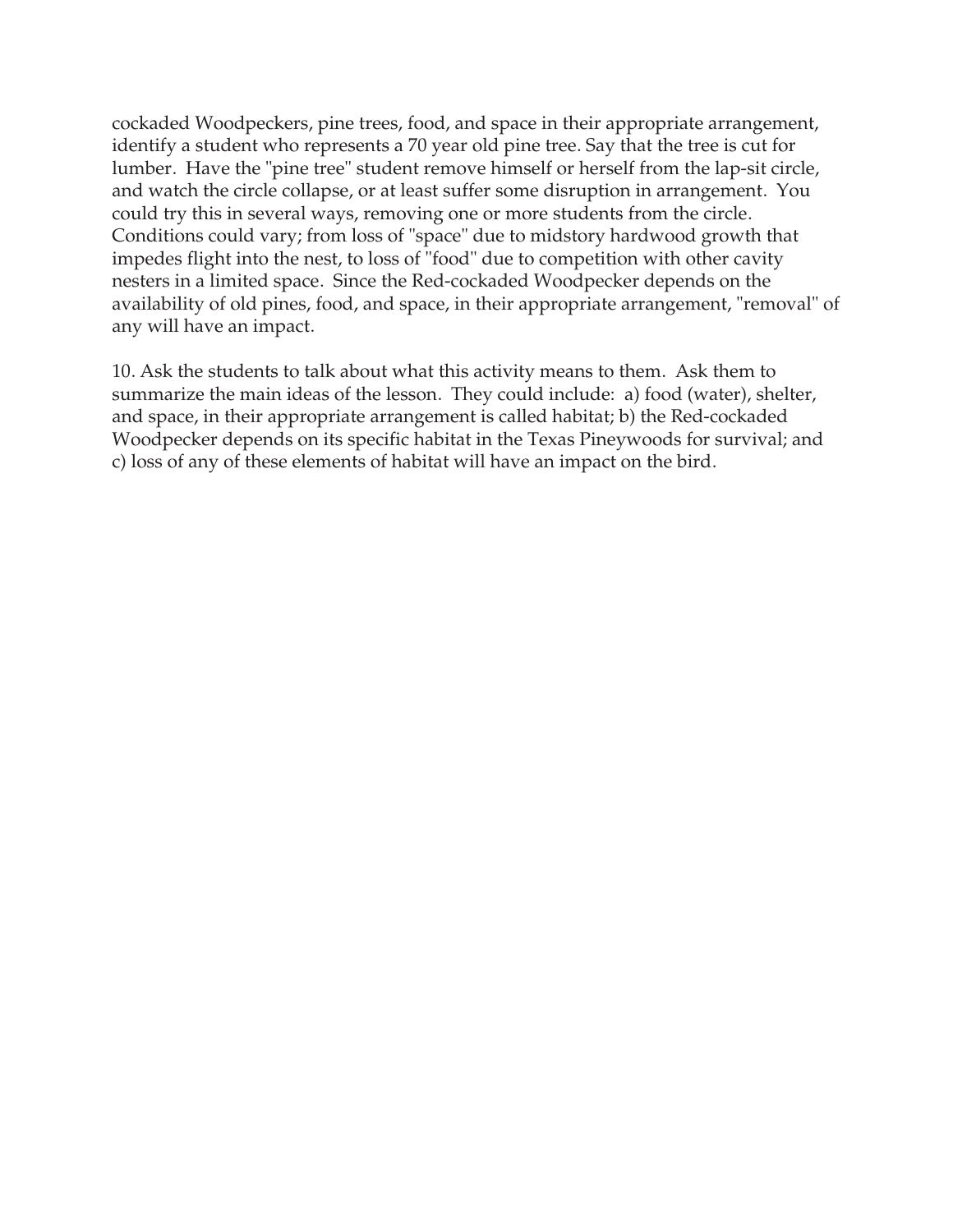### THE STORY OF THE RED-COCKADED **WOODPECKER**

Read the following story to learn about the Red-cockaded Woodpecker. The words in black capital letters are hidden in the wordfind. Can you find them? Good luck!

The RED-COCKADED WOODPECKER lives in the PINEYWOODS of east TEXAS. This woodpecker is **SPECIAL** because it is the only woodpecker that makes its home in LIVING PINE TREES. The bird chooses areas of SIXTY year old and older pines that are SPACED far apart. One reason the Red-cockaded Woodpecker is **ENDANGERED** is because these large, MATURE pine trees have been cut for **TIMBER**.

It takes one to three years for the woodpecker to make its NESTING cavity in the heartwood of mature pines. HEARTWOOD is the older, non-living, inner portion of the tree's wood. Heartwood is very HARD. SAPWOOD is the younger, living wood just under the tree's bark. The woodpecker exposes a PLATE of sapwood around the entrance to its CAVITY. The sapwood OOZES resin that **COATS** the tree around the entrance. The **STICKY** RESIN keeps PREDATORS, such as SNAKES, away from the woodpecker's home.

**WORDFIND** 

ENBSNAKESIGUCHAEP L S E T W X I O T J A V E Y K D O **AYTREWODIDERSUNML SCALIGNECOATSEDAF** PIRNOTECKAHIQDATN EVLASRFUYILSONTEA **CRIMBHEARTWOODFYT** 



I GVAERTPEKCOZTOODMSPLATERW AWIDYCNASPACEDERL IYSTPIEYA L ENGECKOIYNESTPOP INEYWOODS COGDEANLNAIRLLHCOFOOPEKSWL ERPIUVCHEMSTUREDA PITAMBREP OSINGIRTXYVENDANGEREDYEIOR OWNADTESLULIEDBYATIXASWOOE DRENLYACIONMEAYTEDJAVICPKD ARTOCKEETSGUBIESROTSELRFEA S L R E D C O C K A D E D W O O D P E C K E R E R T PAECDROLWPNGIFAESTYLOSYFIO WREANILOBWZTYWODS IREESCKYR TOSIEDATROLSIXTYAMOASNIEKS CHEABISYOOWERBNANBPURDEAOL NESTINGERDOIWCHATEMPOEDTSE OLNTINGYESTALMATUREYHARDDS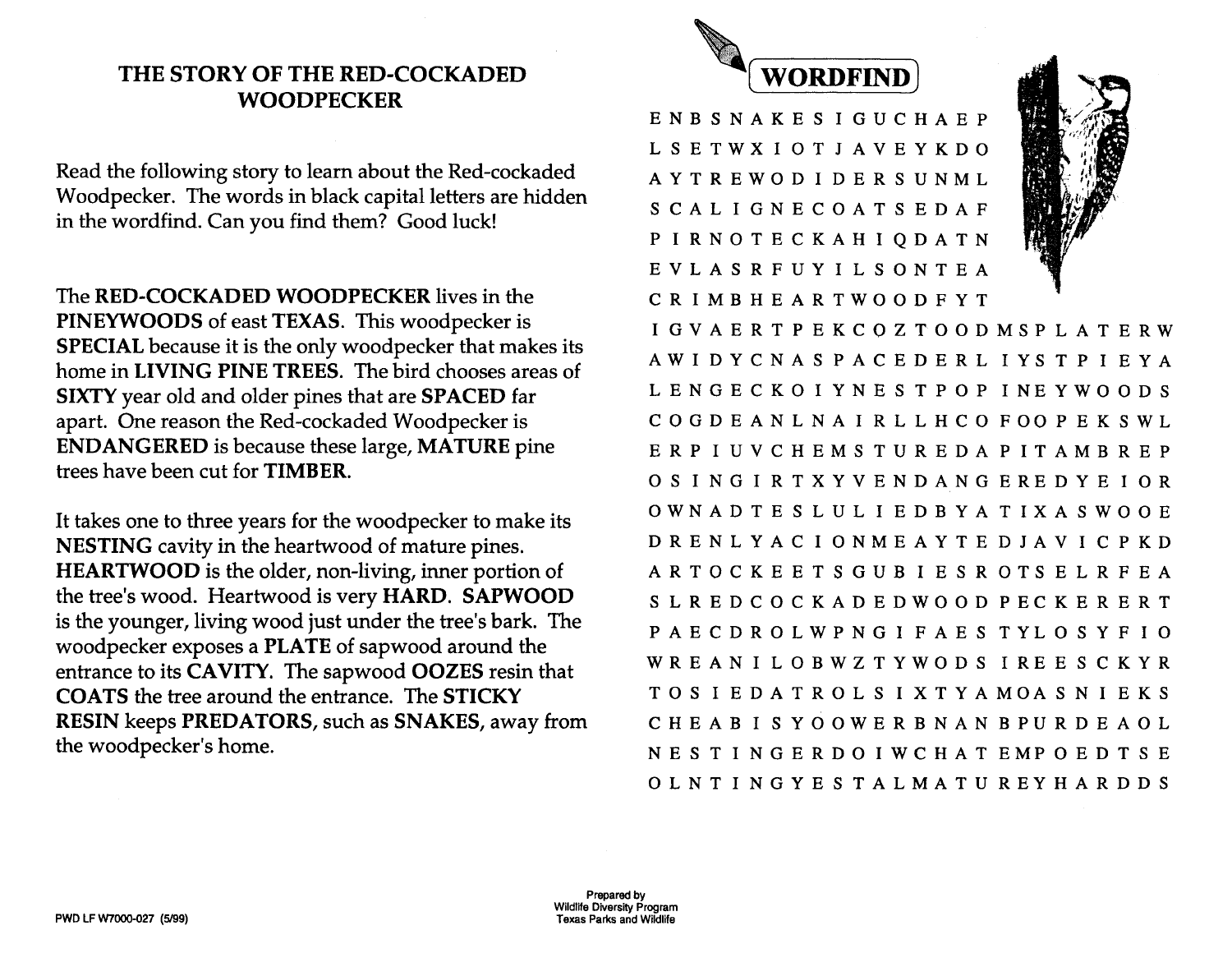### THE STORY OF THE RED-COCKADED **WOODPECKER**

Read the following story to learn about the Red-cockaded Woodpecker. The words in black capital letters are hidden in the wordfind. Can you find them? Good luck!

The RED-COCKADED WOODPECKER lives in the PINEYWOODS of east TEXAS. This woodpecker is **SPECIAL** because it is the only woodpecker that makes its home in LIVING PINE TREES. The bird chooses areas of SIXTY year old and older pines that are SPACED far apart. One reason the Red-cockaded Woodpecker is **ENDANGERED** is because these large, **MATURE** pine trees have been cut for **TIMBER**.

It takes one to three years for the woodpecker to make its NESTING cavity in the heartwood of mature pines. HEARTWOOD is the older, non-living, inner portion of the tree's wood. Heartwood is very HARD. SAPWOOD is the younger, living wood just under the tree's bark. The woodpecker exposes a PLATE of sapwood around the entrance to its CAVITY. The sapwood OOZES resin that **COATS** the tree around the entrance. The **STICKY RESIN** keeps PREDATORS, such as SNAKES, away from the woodpecker's home.

|              |         |              |  |              |        |              |              | WORDFIND  |             |           |  |              |                        |  |              |  |
|--------------|---------|--------------|--|--------------|--------|--------------|--------------|-----------|-------------|-----------|--|--------------|------------------------|--|--------------|--|
|              |         |              |  |              | SNAKES |              |              |           |             |           |  |              |                        |  |              |  |
|              |         |              |  |              |        | T            |              |           |             |           |  |              |                        |  |              |  |
|              |         |              |  |              |        | $\mathbf{I}$ |              |           |             |           |  |              |                        |  |              |  |
| S            |         |              |  |              |        |              |              | COATS     |             |           |  |              |                        |  |              |  |
| $\mathbf{P}$ |         |              |  |              |        | $\bf K$      |              |           |             |           |  |              |                        |  |              |  |
| E            |         | $\mathbf{L}$ |  |              |        | Y            |              |           | $\mathbf O$ |           |  |              |                        |  |              |  |
| $\mathbf C$  |         | $\mathbf{I}$ |  |              |        |              |              | HEARTWOOD |             |           |  |              |                        |  |              |  |
| $\mathbf I$  |         | V            |  |              |        | E            |              |           | Z           |           |  |              | PLATE                  |  |              |  |
| $\mathbf{A}$ |         | $\mathbf{I}$ |  |              |        |              |              | SPACED    |             |           |  |              |                        |  |              |  |
| L            |         | ${\bf N}$    |  | $\mathbf{C}$ |        | $\mathbf{I}$ |              |           | S.          |           |  |              | PIN EYWOODS            |  |              |  |
|              |         | G            |  | $\mathbf{A}$ |        | $\mathbf N$  |              |           |             |           |  |              |                        |  |              |  |
|              |         | $\mathbf P$  |  | V            |        |              |              |           |             |           |  |              | T                      |  | ${\bf P}$    |  |
|              |         | $\mathbf{I}$ |  | $\mathbf{I}$ |        |              |              |           |             |           |  |              | ENDANGER ED            |  | $\mathbf R$  |  |
|              |         | $\mathbf N$  |  | T            |        |              |              |           |             |           |  |              | $\mathbf X$            |  | ${\bf E}$    |  |
|              |         | ${\bf E}$    |  | Y            |        |              |              |           |             |           |  |              | A                      |  | D            |  |
|              |         | T            |  |              |        |              | S            |           |             |           |  |              | S                      |  | $\mathbf{A}$ |  |
|              |         |              |  |              |        |              |              |           |             |           |  |              | REDCOCKADEDWOODPE CKER |  | $\mathbf T$  |  |
|              |         | E            |  |              |        |              | $\mathbf{P}$ |           |             |           |  | т            |                        |  | $\mathbf O$  |  |
|              |         | E            |  |              |        |              | W            |           |             |           |  | $\mathbf{I}$ |                        |  | ${\bf R}$    |  |
|              |         | S            |  |              |        |              | $\mathbf{O}$ |           |             | S I X T Y |  | M            |                        |  | S            |  |
|              |         |              |  |              |        |              | $\mathbf O$  |           |             |           |  | B            |                        |  |              |  |
|              | NESTING |              |  |              |        |              | D            |           |             |           |  | E            |                        |  |              |  |
|              |         |              |  |              |        |              |              |           |             |           |  |              | MATURE HARD            |  |              |  |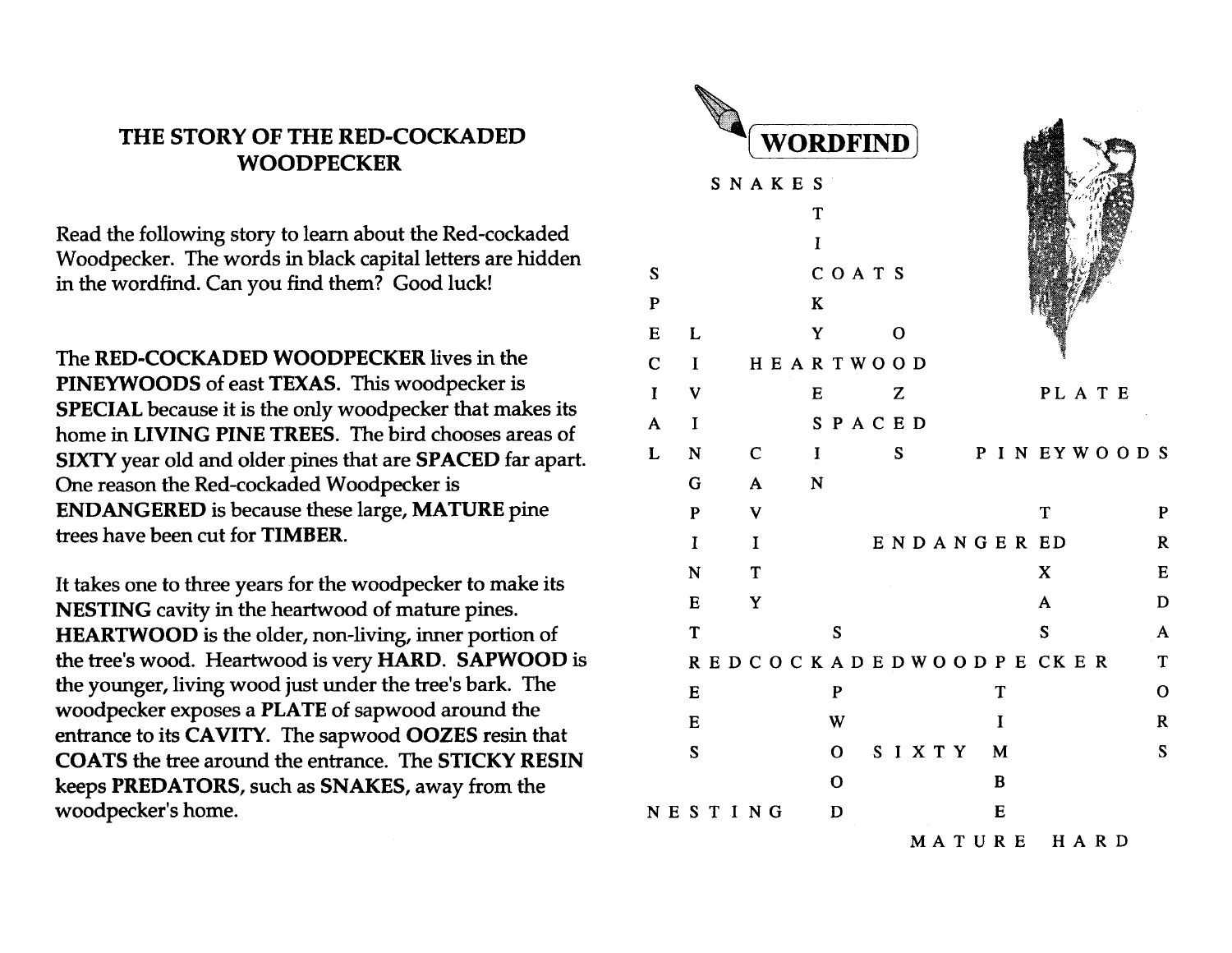#### Suggested for grades 6 and 7

### Red-cockaded Woodpecker Math Activity

| <b>State</b>     | 1982   | 1990   | (1)<br>Change | (2)<br>% of total |
|------------------|--------|--------|---------------|-------------------|
| Florida          | 3408   | 3348   |               |                   |
| Louisiana        | 2598   | 1392   |               |                   |
| South Carolina   | 2583   | 1845   |               |                   |
| North Carolina   | 2103   | 1395   |               |                   |
| Georgia          | 1743   | 1908   |               |                   |
| <b>Arkansas</b>  | 867    | 396    |               |                   |
| Texas            | 864    | 795    |               |                   |
| Mississippi      | 690    | 462    |               |                   |
| Alabama          | 603    | 471    |               |                   |
| Oklahoma         | 93     | 45     |               |                   |
| Virginia         | 36     | 15     |               |                   |
| Kentucky         | 24     | 12     |               |                   |
| <b>Tennessee</b> | 18     | 3      |               |                   |
| <b>TOTAL</b>     | 15,630 | 12,087 |               |                   |

Table 1. Numbers of Red-cockaded Woodpeckers found during 1982 and in 1990 for each state where Red-cockaded Woodpeckers live.

1. Determine the change in numbers of Red-cockaded Woodpeckers between 1982 and 1990 for each state. Fill in column 1 in the table above.

- a. Which state had the greatest decline in woodpeckers between 1982 and 1990?
- b. Did any state have an increase in numbers of Red-cockaded Woodpeckers? If so, which one.
- c. What was the change in Texas?
- d. What was the total change in numbers of woodpeckers for all states between 1982 and 1990?
- 2. Calculate the percent of total birds found in each state during 1990. Fill in column 2 in the table above. Round your numbers to the nearest tenth.
	- a. Which 5 states combined had over 81% of the estimated total U.S. population of Red-cockaded Woodpeckers?
	- b. What percent of the estimated total U.S. population of Red-cockaded Woodpeckers is found in Texas?

#### Prepared by **Wildlife Diversity Program Texas Parks and Wildlife**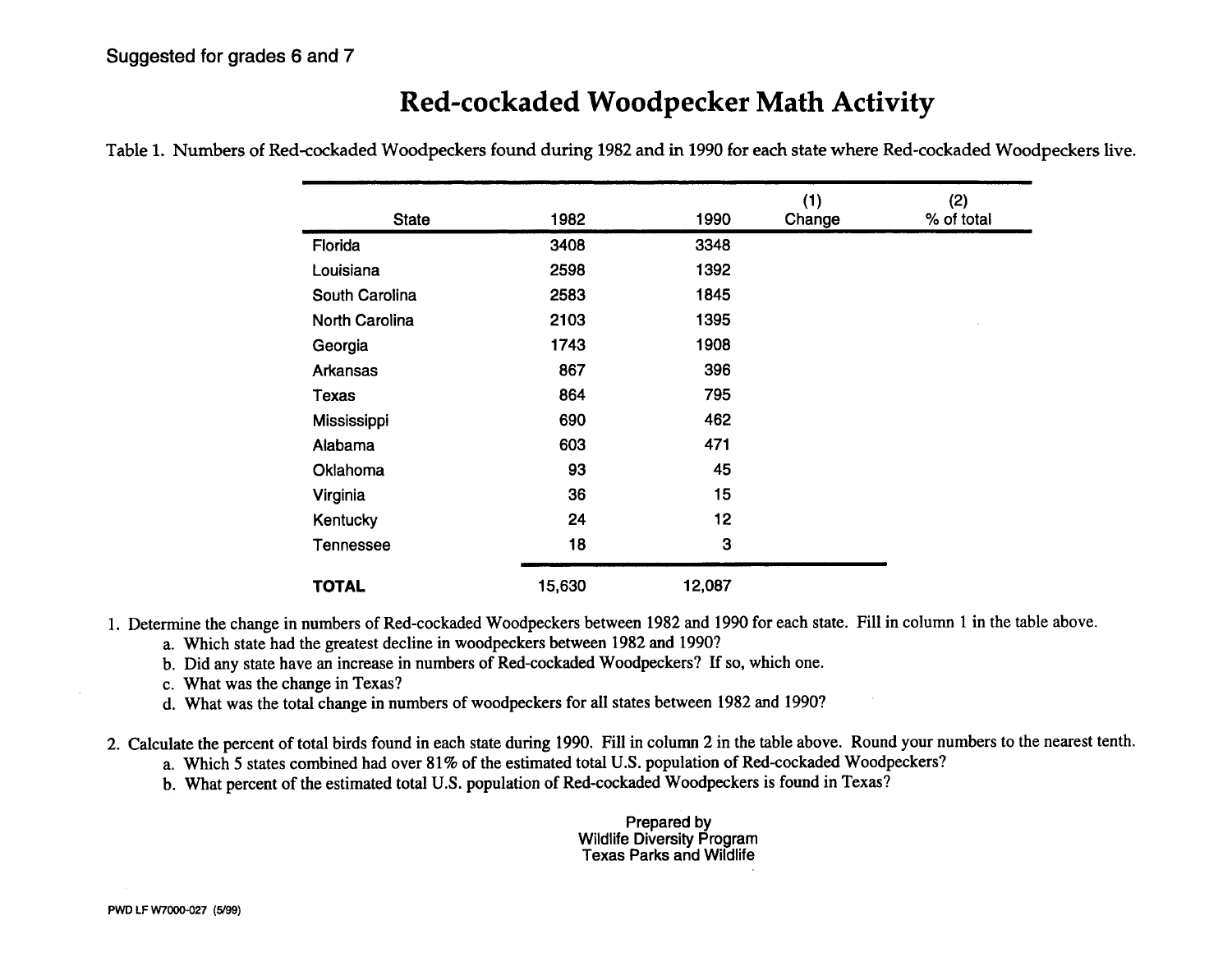## **Red-cockaded Woodpecker Math Activity**

#### Answers:

 $2.$ 

| Florida               | 60          |
|-----------------------|-------------|
| Louisiana             | $-1206$     |
| South Carolina        | - 738       |
| <b>North Carolina</b> | - 708       |
| Georgia               | $+165$      |
| <b>Arkansas</b>       | - 471       |
| Texas                 | - 69        |
| Mississippi           | $-228$      |
| Alabama               | - 132       |
| Oklahoma              | - 48        |
| Virginia              | - 21        |
| Kentucky              | 12          |
| Tennessee             | <u>- 15</u> |
| TOTAL                 | -3543       |

- Louisiana had the greatest decline (-1206) in Red-cockaded Woodpeckers. 1a.
- Yes, the population in Georgia increased by about 165 birds.  $1<sub>b</sub>$ .
- The population in Texas decreased by about 69 birds.  $1c.$
- The total numbers of birds for all states decreased by 3543 birds between 1982 and 1990.  $1d.$

| Florida               | 27.7  |
|-----------------------|-------|
| Louisiana             | 11.5  |
| South Carolina        | 15.3  |
| <b>North Carolina</b> | 11.5  |
| Georgia               | 15.8  |
| Arkansas              | 3.3   |
| <b>Texas</b>          | 6.6   |
| Mississippi           | 3.8   |
| Alabama               | 3.9   |
| Oklahoma              | 0.4   |
| Virginia              | 0.1   |
| Kentucky              | 0.1   |
| Tennessee             | < 0.1 |

- The states of Florida, Louisiana, South Carolina, North Carolina, and Georgia contain over 81% of the known populations of Red-cockaded  $2a.$ Woodpeckers.
- About 6.6% of the total estimated U.S. population of Red-cockaded Woodpeckers is found in Texas.  $2<sub>b</sub>$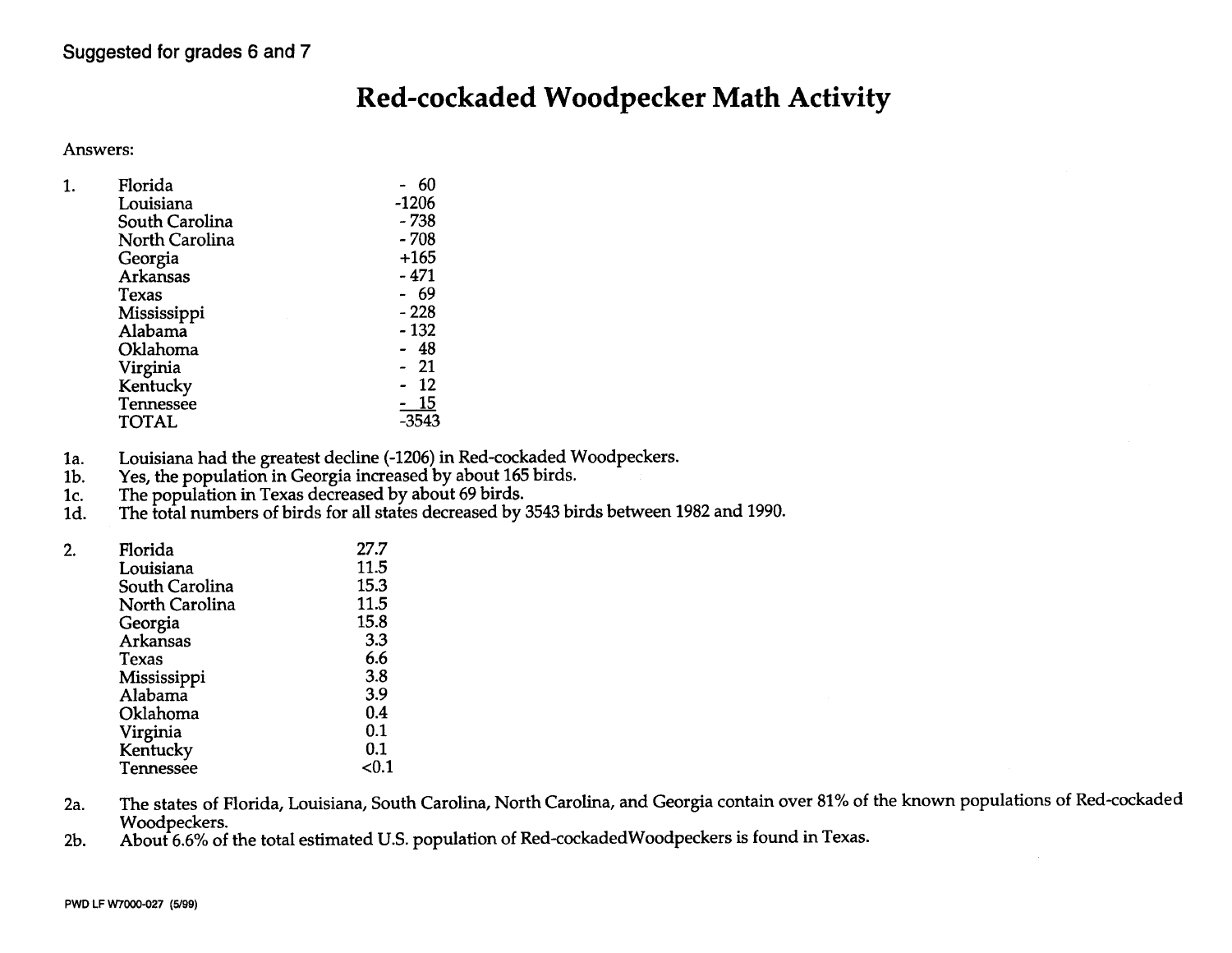## Red-cockaded Woodpecker Math Activity

Table 1. Numbers of known clusters of active cavity trees in the early 1980's and in 1990 for each state where Red-cockaded Woodpeckers are foun d. These are actual numbers based on research data. Active clusters of cavity trees are areas where a number cavity trees near one another are currently being used by Red-cockaded Woodpeckers.

|                 |                |      | (1)    | (2)         | (3)                       |  |
|-----------------|----------------|------|--------|-------------|---------------------------|--|
| <b>State</b>    | Early<br>1980s | 1990 | Change | % of change | % of all sites in<br>1990 |  |
| Florida         | 1136           | 1116 |        |             |                           |  |
| Louisiana       | 866            | 464  |        |             |                           |  |
| South Carolina  | 861            | 615  |        |             |                           |  |
| North Carolina  | 701            | 465  |        |             |                           |  |
| Georgia         | 581            | 636  |        |             |                           |  |
| <b>Arkansas</b> | 289            | 132  |        |             |                           |  |
| Texas           | 288            | 265  |        |             |                           |  |
| Mississippi     | 230            | 154  |        |             |                           |  |
| Alabama         | 201            | 157  |        |             |                           |  |
| Oklahoma        | 31             | 15   |        |             |                           |  |
| Virginia        | 12             | 5    |        |             |                           |  |
| Kentucky        | 8              | 4    |        |             |                           |  |
| Tennessee       | 6              | 1    |        |             |                           |  |
| <b>TOTAL</b>    | 5210           | 4029 |        |             |                           |  |

Determine the change in clusters of active cavity trees between the early 1980's and 1990 for each state. Fill in column 1 in the table above. 1.

a. Which state had the greatest decline in active clusters between the early 1980's and 1990?

b. Did any state have an increase in numbers of active clusters? If so, which one.

c. What was the change in Texas?

d. What was the total change in active clusters for all states between the early 1980's and 1990?

 $2.$ Calculate the percent change in active clusters for each state. Fill in column 2 in the table above.

- a. Which state had the largest percent decline?
- b. Which state had the lowest percent decline?
- c. Did any state have a percent increase? If so, which one.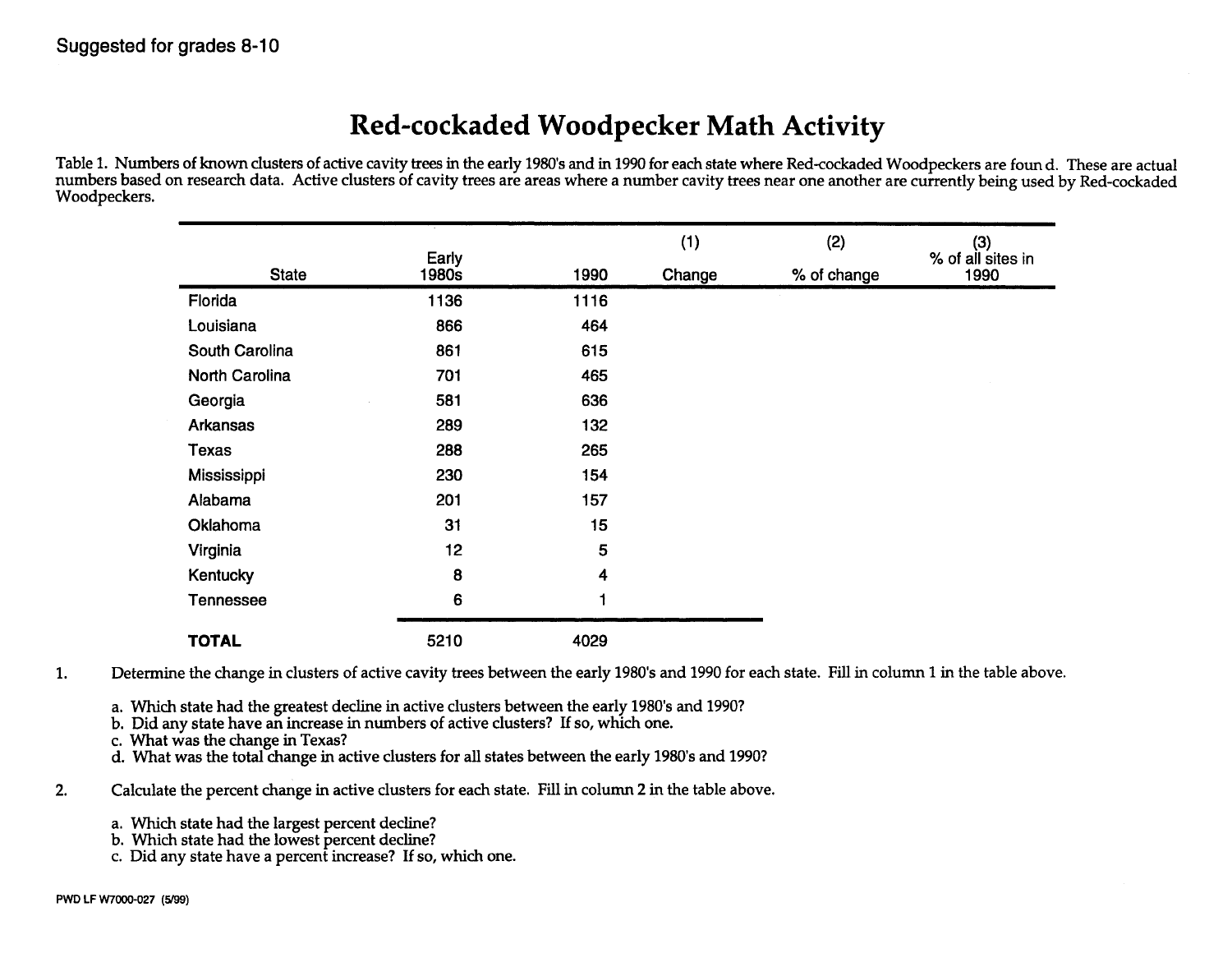#### Suggested for grades 8-10

## Red-cockaded Woodpecker Math Activity

- Using the data for 1990, calculate for each state the percentage of total active cavity tree clusters. Fill in column 3 in the table above.  $3.$ 
	- a. Which state has the largest percent of active clusters?
	- b. What percent of all active clusters are found in Texas?
	- c. What is the total percent of active clusters found in the five states with the highest Red-cockaded Woodpecker populations?
- To determine the numbers of Red-cockaded Woodpeckers, biologists count the number of active clusters of cavity trees and multiply by the average number 4. of Red-cockaded Woodpeckers in a clan or family group. If the average family size is 3, what was the estimated population of Red-cockaded Woodpeckers in Texas in 1990?